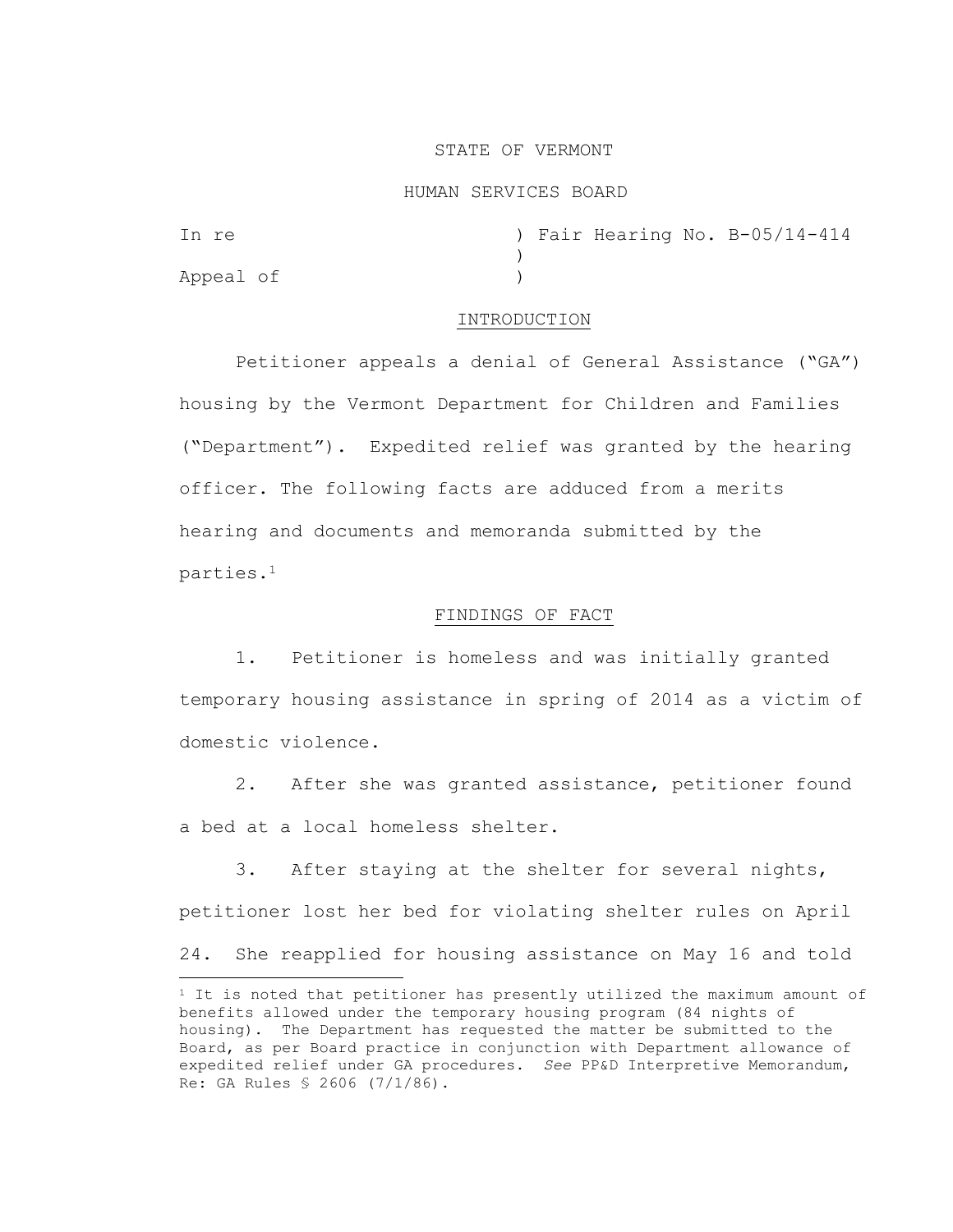the Department's GA worker that she had violated the shelter's curfew rule. However, when this appeal went to hearing, petitioner disclosed through counsel that she had been asked to leave the previous shelter because of a violation of the shelter's "zero tolerance" substance abuse policy, specifically with a positive urinalysis.

4. The Department denied petitioner's May 16 reapplication on the grounds that she had lost her shelter bed for reasons within her control and thus had caused her own homelessness.

5. Petitioner was then housed in a motel for 3 nights by a local battered women's program. This assistance ended, and petitioner subsequently reapplied for GA housing assistance on May 22, and was denied for the same reason as the May 16 application, that she had caused her own homelessness. Petitioner filed an appeal and the matter was set for hearing on June 10.<sup>2</sup>

6. In the interim, having lost her shelter bed and denied housing assistance by the Department, petitioner stayed outside for several nights in a tent. Camping in the

 $2$  While GA housing appeals are typically scheduled on an expedited basis, in this case the information supplied by the Department to the Board was insufficient to establish, at the time, expedited treatment.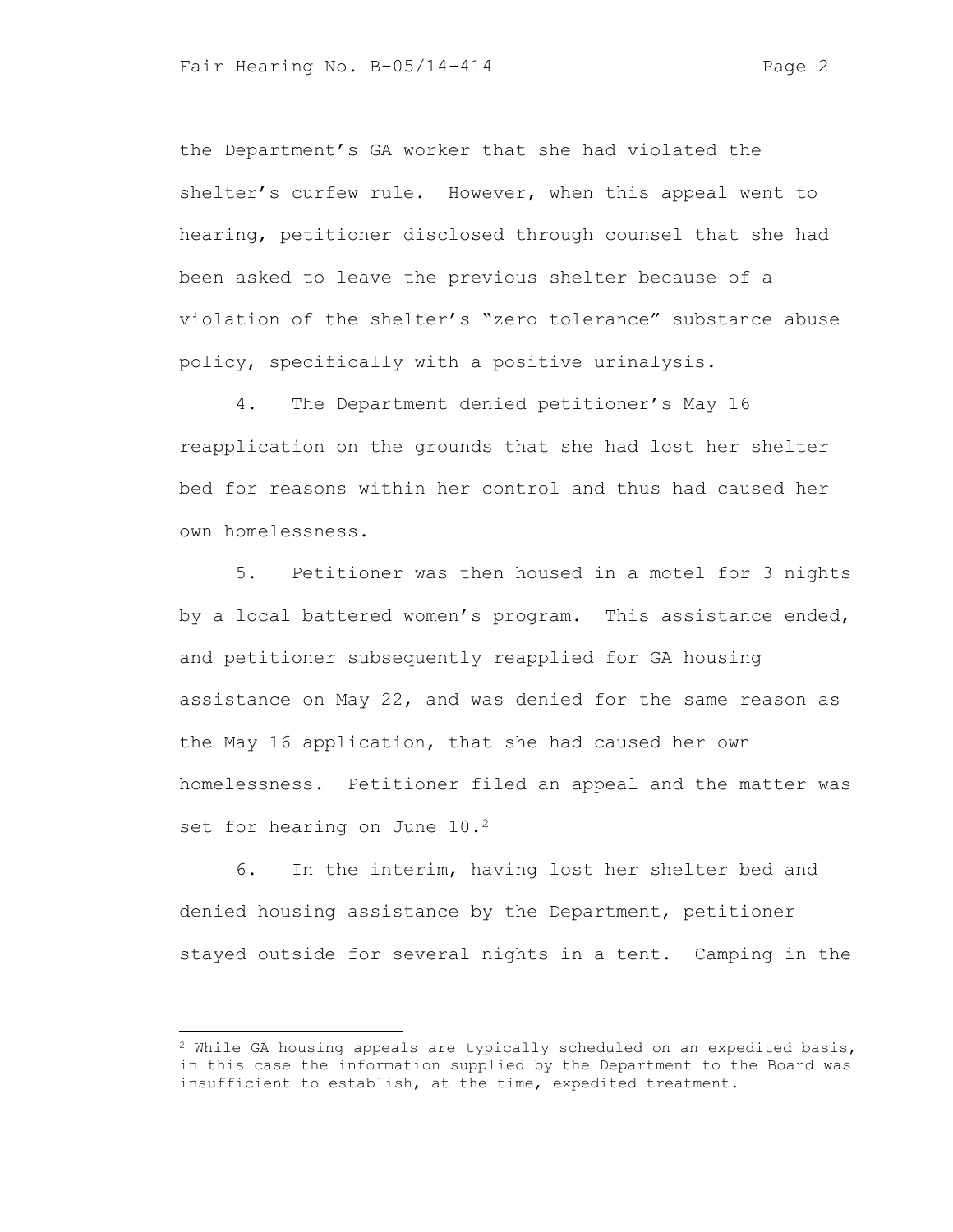same area was a man petitioner knew to be a close friend of her abuser.

7. During this time petitioner also applied for a continuation of her relief from abuse order. She was granted a two year order on May 15 by the Family Division of the Superior Court, based on findings that her abuser had "attempted to cause physical harm," placing her "in fear of imminent serious physical harm," and resulting in "an immediate danger of further abuse."

8. Petitioner testified credibly at hearing that she sought to renew the relief from abuse order because of repeated violations of the order by her abuser, such as attempts to contact her and stalking her, in the preceding months.

9. After being asked to leave the shelter, petitioner made repeated and bona fide attempts to access a different shelter in the area, which was ultimately not an option for her because her abuser was housed there during the same period. Petitioner therefore never got into a bed at the other shelter. However, credible evidence from the shelter director was admitted at hearing that at least one bed space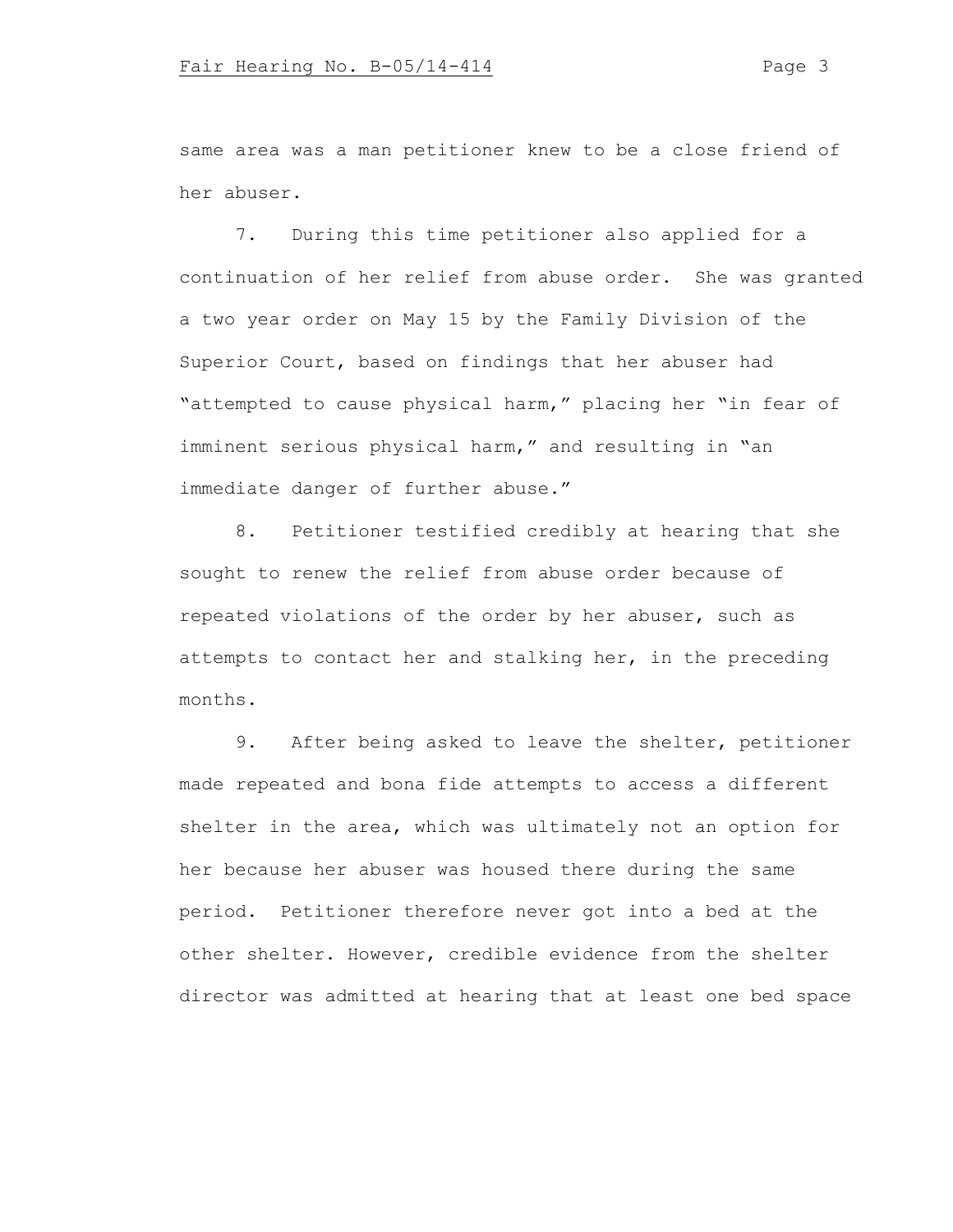was intermittently available much of the time over the same time period.<sup>3</sup>

10. The Department's decision disqualified petitioner from GA housing for a period of six (6) months. This is based on the Department's understanding that the shelter bed she lost would have been available to her for a period of three (3) to six (6) months - in effect, that being the extent of the housing she lost through being ejected.

11. The Department reconsiders an applicant's prior, disqualifying loss of housing if there is an intervening event which also constitutes a loss of housing for circumstances beyond the person's control. In this case, for example, the Department would have reconsidered petitioner's application if she had accessed a bed at the other shelter for just one night, and then discovered her abuser was staying there already and was forced to leave. The Department does not, however, recognize petitioner being precluded from accessing the other shelter in the first instance as an intervening loss of housing.

12. Likewise, the Department does not recognize petitioner's renewed relief from abuse order, obtained after

 $3$  Because of the presence of her abuser, the Department waived any obligation petitioner may have had to accept a bed at the other shelter.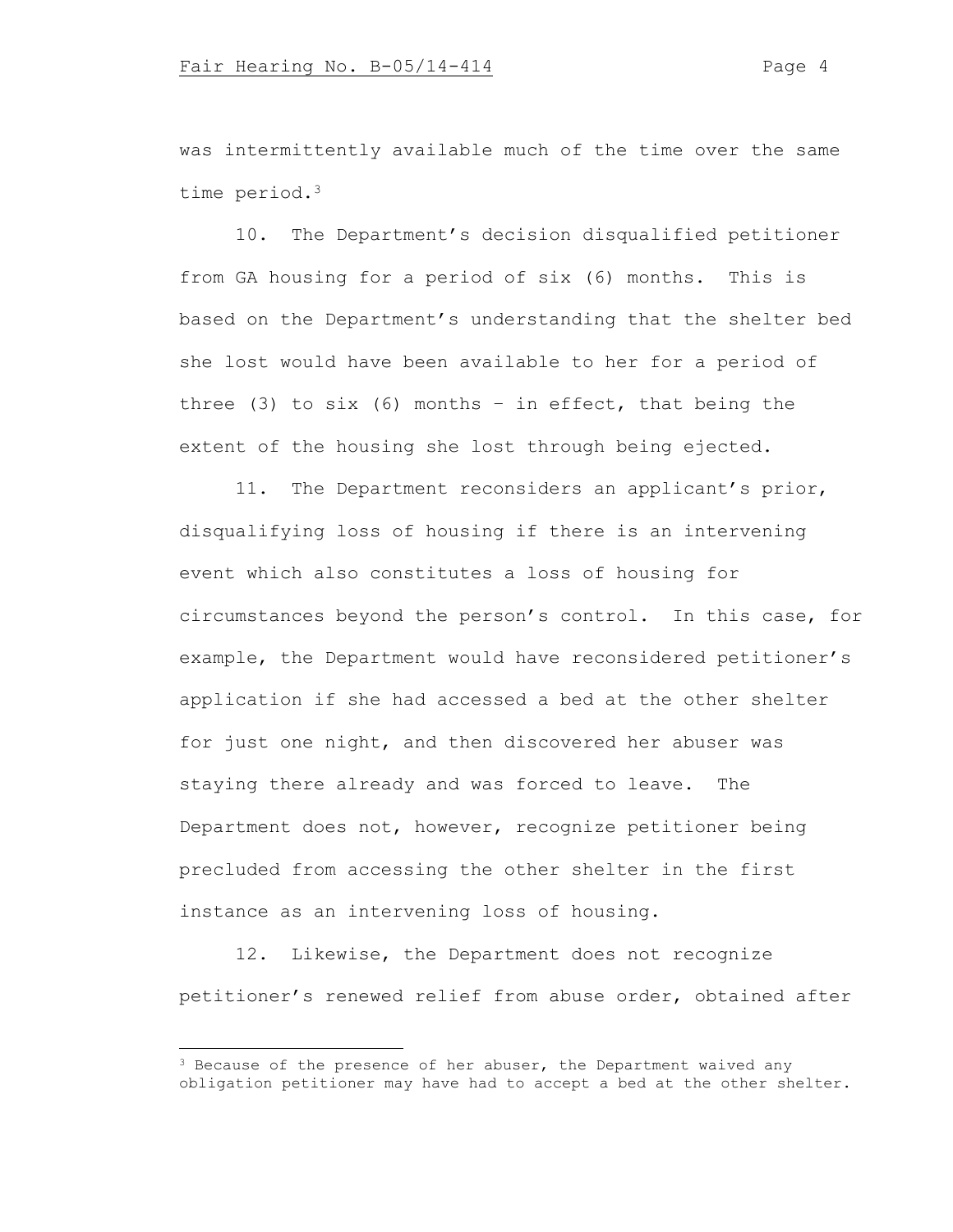she lost her shelter bed in April, as an intervening event which conveys eligibility, where normally a relief from abuse order is equated with a constructive eviction under the rules.

13. Petitioner was granted expedited relief by the hearing officer.

#### ORDER

The Department's decision is reversed.

# REASONS

The Department allows up to 84 nights of housing for individuals in catastrophic situations, through application of the temporary housing rule. *See* GA Rules §§ 2621 and 2652.2; *see also* FY15 Appropriations Act, No. 179, Section E.321.1 (2014) (limiting emergency housing assistance to vulnerable populations, individuals in catastrophic situations, and the cold weather exception). Petitioner was initially found eligible under catastrophic rules as a victim of domestic violence, and subsequently disqualified because of her loss of a shelter bed on April 24. It is immaterial whether petitioner lost that bed because of a curfew violation or the shelter's substance abuse policy, as she would have been, and was, disqualified by the Department in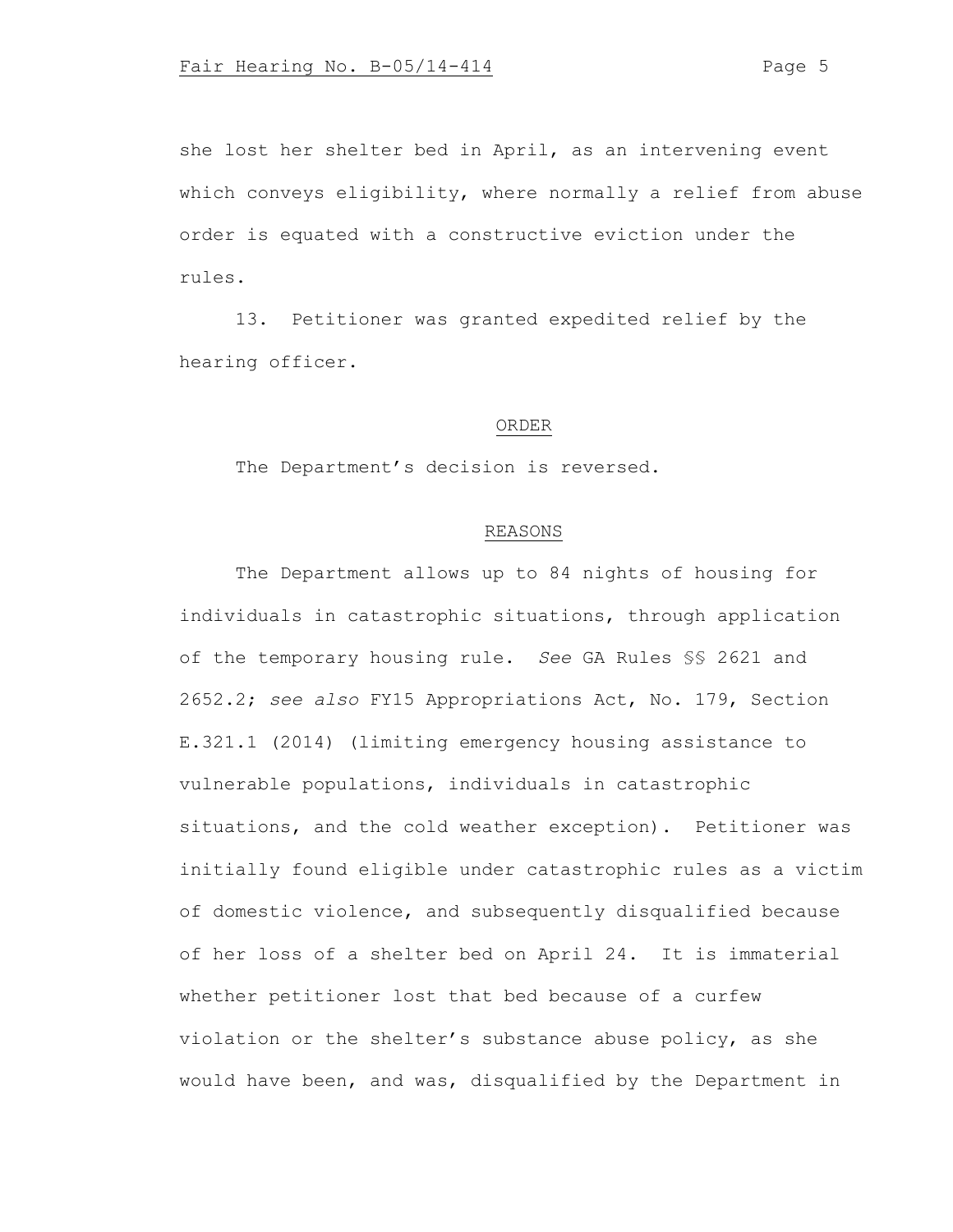either case. Rather, this appeal concerns the sole issue of whether petitioner experienced an intervening event that supersedes her loss of the shelter bed.

The Department does not indefinitely disqualify applicants when they are determined to have caused their own loss of housing. Those who experience a new loss of housing or new circumstances which might convey eligibility under the rules are reconsidered for housing assistance. To its credit the Department acknowledged it would have reconsidered petitioner's situation if she had obtained and subsequently lost new shelter space. However, the Department does not recognize her being precluded from that shelter bed in the first instance as a "loss" of housing.

The distinction made by the Department is arbitrary. This is especially the case where petitioner made repeated and bona fide attempts to access the shelter, there was a substantial possibility she could have obtained a bed, and the reason she was precluded from the shelter – her status as a victim of domestic violence – is the very same basis of her underlying eligibility for housing.

Moreover, it is impossible to reconcile the Department's position in this case with its position in Fair Hearing No. B-07/14-596, where petitioner's disqualification for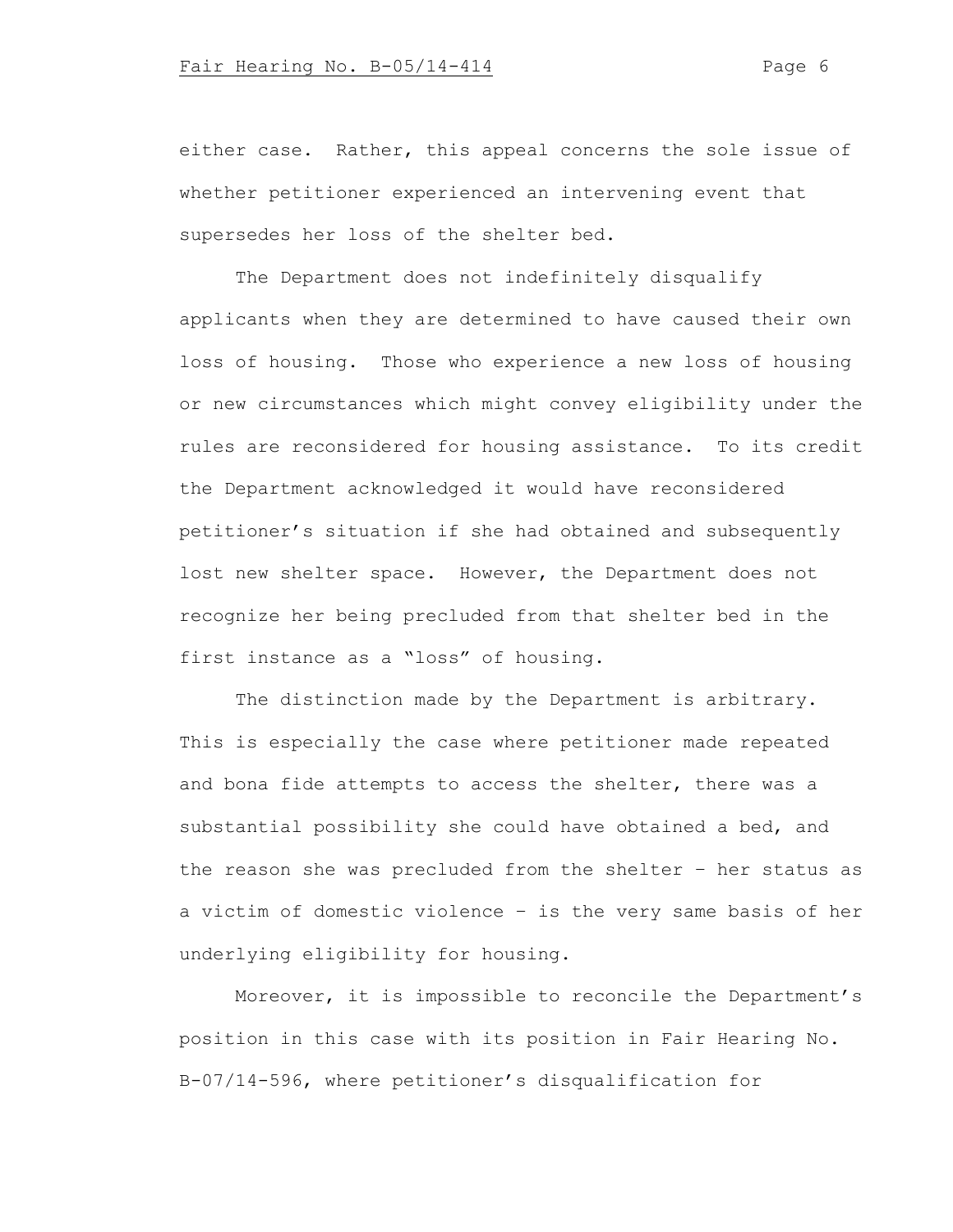previously losing a shelter bed would have been superseded, thus restoring her eligibility, if she followed through on the steps to re-enter the same shelter and was denied entry *for lack of an available bed. See* Fair Hearing No. B-07/14- 596 at ¶6. Petitioner is in no different a position, in effect, merely because she is precluded from accessing a bed in the first place under the conditions described above. In these circumstances petitioner experienced a subsequent loss of housing, for circumstances reasonably out of her control, that supersedes her prior loss of housing and conveys eligibility for GA temporary housing. *See* GA Rules § 2652.2.

Even if that were not the case, petitioner's subsequent relief from abuse order must also be considered. The Department argues that the domestic violence must have led to a loss of housing in order to be newly considered for the purposes of eligibility, that petitioner "was not forced out of an existing apartment because of an abusive spouse, nor was she forced out of an existing motel because of the arrival of an abuser." Department Brief at p. 3.

Even assuming that petitioner was not, in effect, forced out of the second shelter by the presence of her abuser, the GA rules do not support the distinction made by the Department. The rules state that "verifiable battering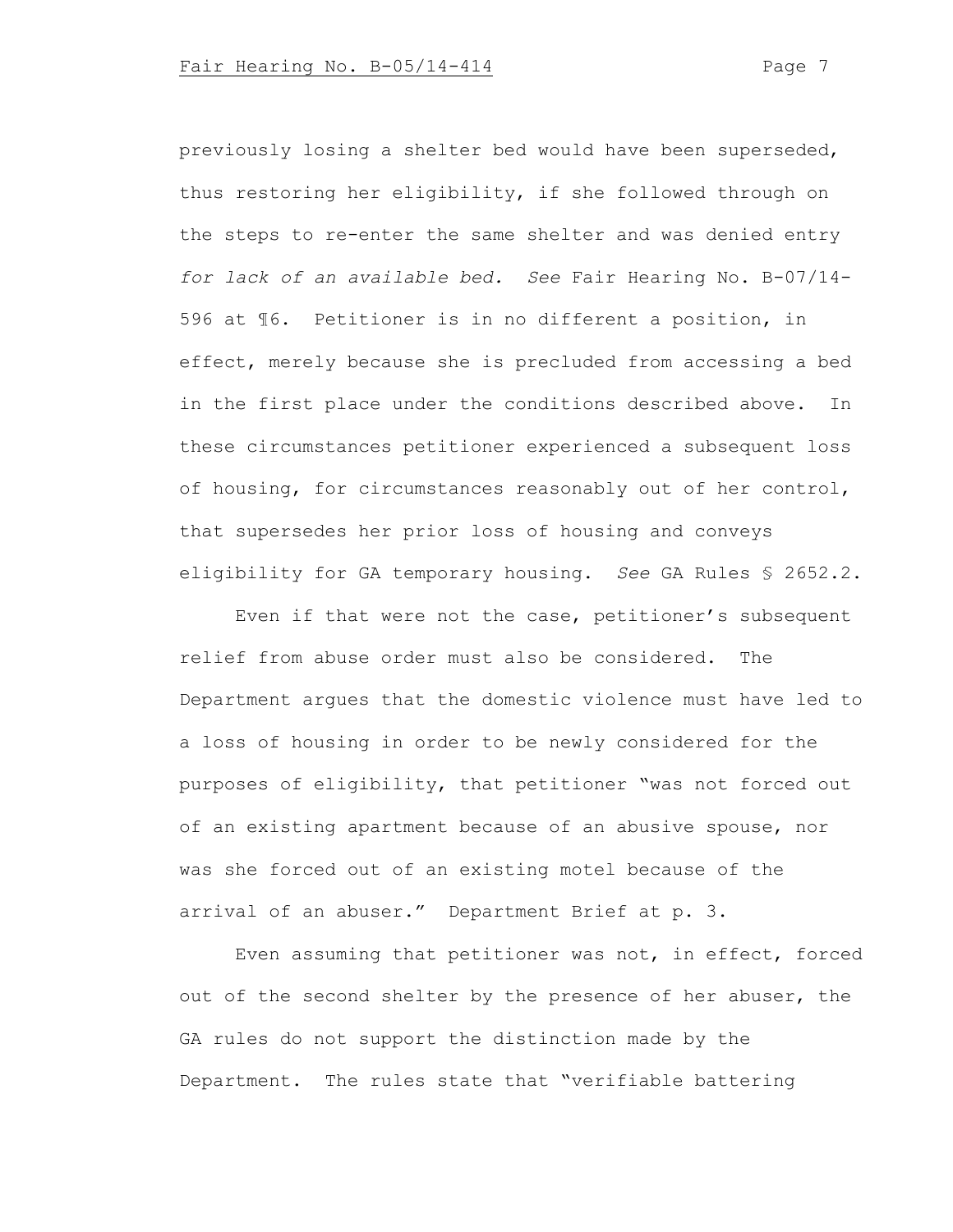qualifies as constructive eviction." GA Rules § 2622. Moreover, "[a]cceptable verification of battering includes a relief from abuse restraining order." Id. Nowhere in the rules is there a requirement that the abuse directly lead to the loss of housing, nor is it reasonable to interpret the rules in such a way. *See* Interpretive Memo dated 12/12/1983 ("verifiable bettering [sic] is considered as constructive eviction and the application should be treated the same as any applicant."). Thus, it is the existence, in and of itself, of the relief from abuse order and the person's status as a victim of domestic abuse that automatically equates with a constructive eviction.<sup>4</sup>

A constructive eviction in turn means eligibility for GA housing under catastrophic rules. *See* GA Rule § 2620. This is, in fact, the basis for petitioner's eligibility in the first instance, before she was disqualified. She subsequently obtained a new relief from abuse order with findings that her abuser had "attempted to cause physical harm," placing her "in fear of imminent serious physical harm," and resulting in "an immediate danger of further

<sup>4</sup> Further buttressing this point is the Department's recent proposal to change the rules to require a direct causal relationship between the loss of housing and the domestic violence. *See* DCF Bulletin No. 15-06P (dated 9/29/14).